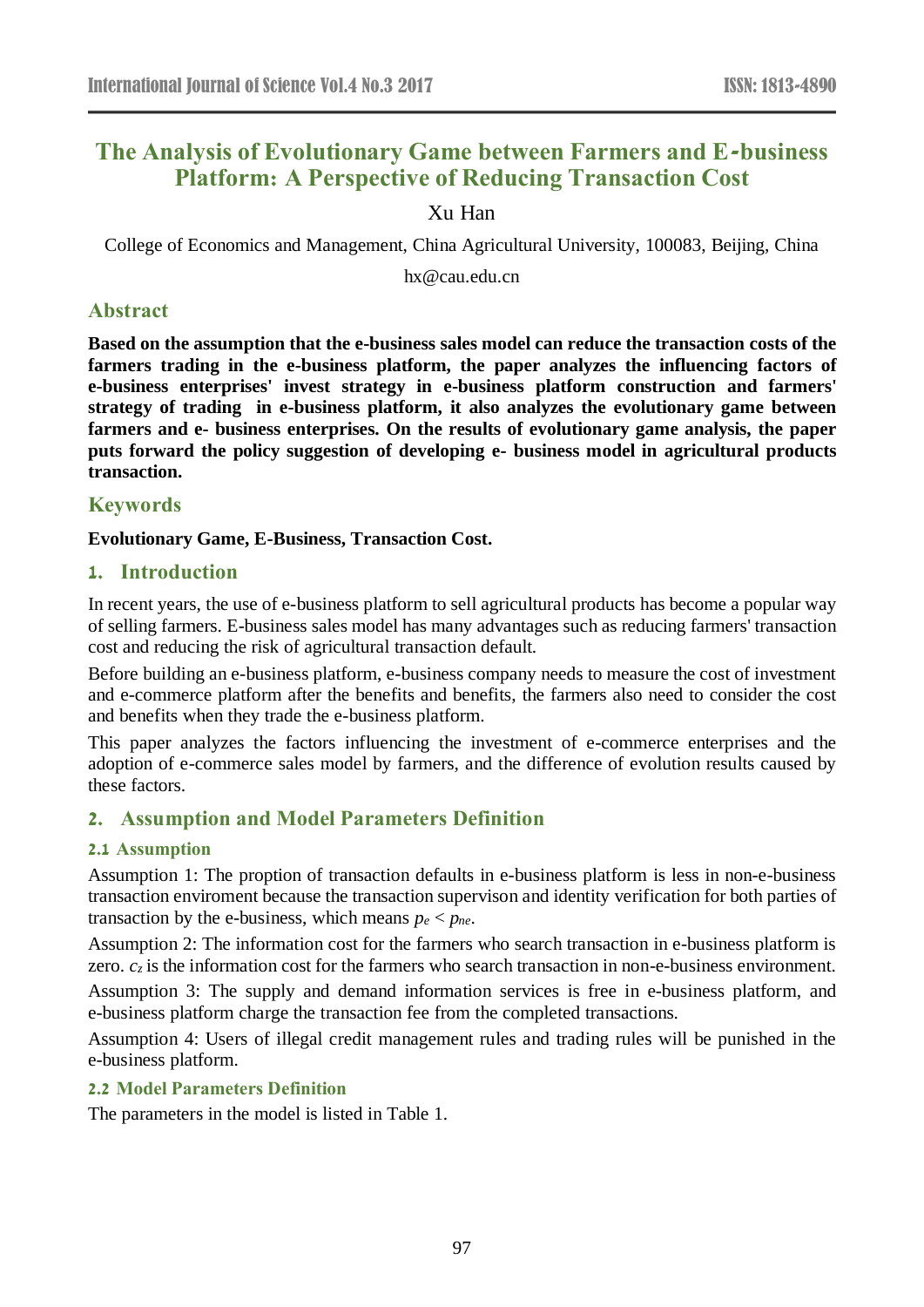<span id="page-1-0"></span>

| Parameter                 | Definition                                                                                                       |
|---------------------------|------------------------------------------------------------------------------------------------------------------|
| $\boldsymbol{r}$          | r is the return rate of the total turnover in e-business platform given by farmers to<br>the e-business platform |
| $r_e$                     | The ratio of transaction costs and turnover paid by farmers in e-business platform                               |
| $r_{ne}$                  | The ratio of transaction costs and turnover paid by farmers in non-e-business<br>enviroment                      |
| $p_e$                     | The probability of dealing with a breach of contract to farmers in e-business<br>platform                        |
| $p_{ne}$                  | The probability of dealing with a breach of contract to farmers in non-e-business<br>enviroment                  |
| $\mathcal{C}_\mathcal{Z}$ | The information cost of finding transaction for the farmers in non-e-business<br>enviroment                      |
| $c_{fi}$                  | The money paid by the farmers for preparing to join the transcation in the<br>e-business platform                |
| $e_f$                     | The total transaction value of agricultural products owned by farmers                                            |
| $c_e$                     | The investment and operating costs of e-business platform under the investment<br>strategy                       |
| e <sub>b</sub>            | The profit of e-business platform under the non-investment strategy                                              |
| c <sub>b</sub>            | The cost of dealing with transaction defaults paid by e-business platform                                        |

|  |  |  | Table 1. Model parameters |
|--|--|--|---------------------------|
|--|--|--|---------------------------|

|  |  |  |  |  | Table 2. Evolution game payoff matrix of the Farmers and E-business Platform |  |
|--|--|--|--|--|------------------------------------------------------------------------------|--|
|--|--|--|--|--|------------------------------------------------------------------------------|--|

<span id="page-1-1"></span>

| <b>Farmers</b> | E-business Platform                                         |                                                    |  |  |
|----------------|-------------------------------------------------------------|----------------------------------------------------|--|--|
|                | Invest                                                      | Non-Invest                                         |  |  |
| Join           | $e_{f}$ · $(1-r_{e}-p_{e})-c_{fi}$                          | $e_{f}$ · $(1 - r_{ne} - p_{ne}) - c_{z} - c_{fi}$ |  |  |
|                | $e_{b} + e_{f} \cdot r + e_{f} \cdot r_{e} - c_{b} - c_{e}$ | $e_{h}$                                            |  |  |
| Non-Join       | $e_{f}$ · $(1 - r_{ne} - p_{ne}) - c_{z}$                   | $e_{f}$ $\cdot (1 - r_{ne} - p_{ne}) - c_{z}$      |  |  |
|                | $e_h - c_e$                                                 | $e_{h}$                                            |  |  |

From the [Table 2,](#page-1-1) we can know the results of evolutian game payoff matrix analysis:

When the farmers' strategy is not joning in the e-business platform, and e-business company take the non-investment strategy, the strategy combination of both sides is (non-join, non-investment), the returen of farmers is  $e_f \cdot (1 - r_{ne} - p_{ne}) - c_z$  and the return of e-business company is  $e_b$ . When the farmers' strategy is joining the e-business platform, and e-business company take the non-investment strategy, the strategy combination of both sides is (join, non-investment), the returen of farmers  $e_f \cdot (1 - r_{ne} - p_{ne}) - c_z - c_{fi}$  is and the return of e-business company is  $e_b$ . When the farmers' strategy is joining in the e-business platform, and e-business company take the investment strategy, the strategy combination of both sides is (join, investment), the returen of farmers is  $e_f \cdot (1 - r_e - p_e) - c_f$  and the return of e-business company is  $e_b + e_f \cdot r + e_f \cdot r_e - c_b - c_e$ . When the farmers' strategy is not joining the e-business platform, and e-business company take the investment strategy, the strategy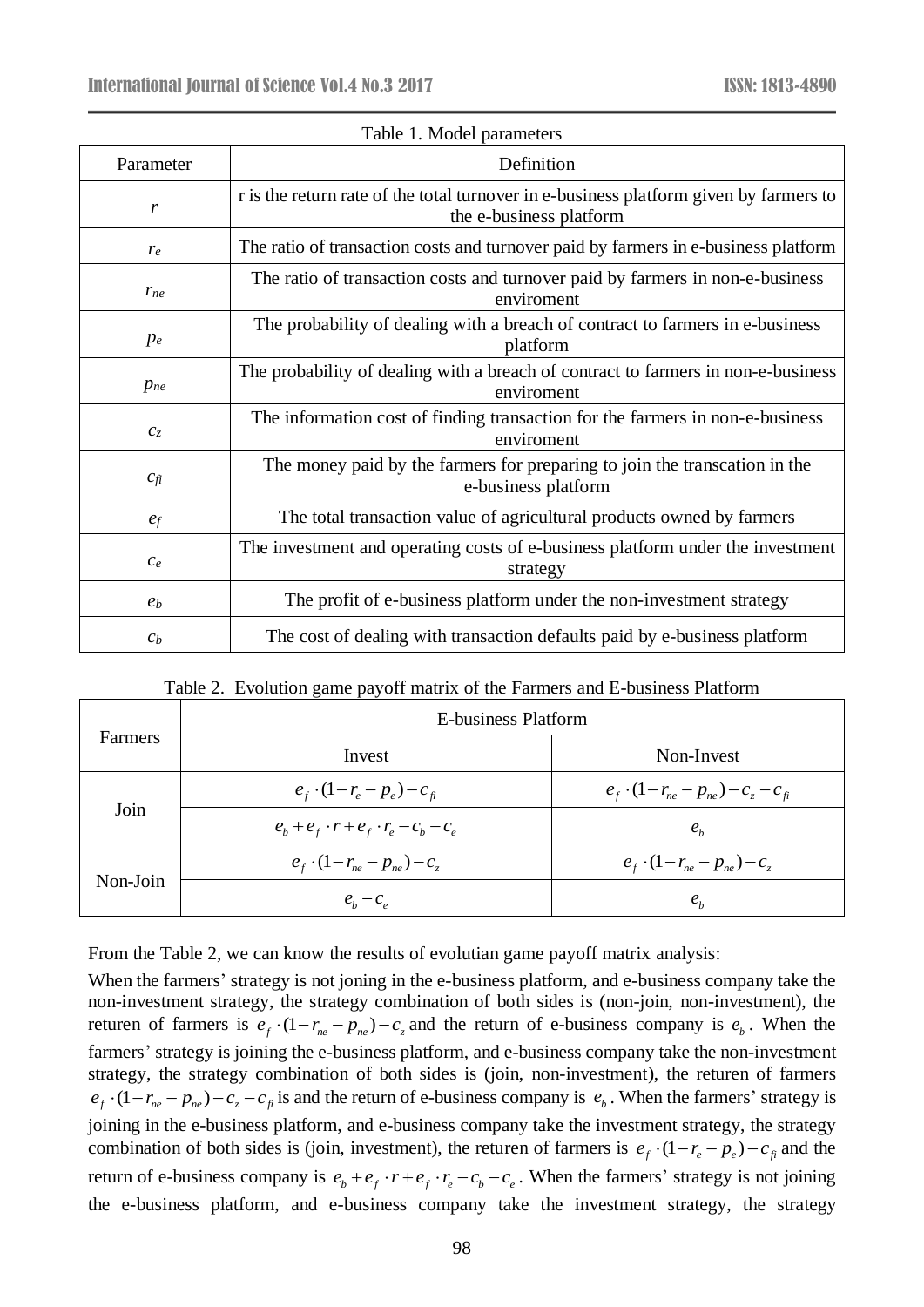combination of both sides is (non-join, investment), the returen of farmers is  $e_f \cdot (1 - r_{ne} - p_{ne}) - c_z$  and the return of e-business company is  $e_b - c_e$ .

### **3. Analysis of Evolutionary stability strategy**

Suppose the probability of choosing the "join" strategy is  $\alpha$  (0 $\leq \alpha \leq 1$ ) in the farmer group, and then the probability of choosing the "non- join" strategy is  $(1-\alpha)$ . Suppose the probability that the e-business platform chooses the "investment" strategy is *β* (0≤*β*≤1), then the probability of selecting the "non-investment" strategy is (1 - *β*).

#### **3.1 Evolutionary stability strategy of farmers**

Based on the analysis results of evolutian game payoff matrix in [Table 2,](#page-1-1) we suppose the farmers' expected return of "join" strategy is *u1α*, and the expected return of "non-join" strategy is *u2α*. The calculation formula of *u1α* and *u2α*is below:

$$
u_{1\alpha} = \beta \cdot (e_f \cdot (1 - r_e - p_e) - c_{fi}) + (1 - \beta) \cdot (e_f \cdot (1 - r_{ne} - p_{ne}) - c_z - c_{fi})
$$
 Eq. 1

$$
u_{1\alpha} = \beta \cdot (e_f \cdot (1 - r_e - p_e) - c_{fi}) + (1 - \beta) \cdot (e_f \cdot (1 - r_{ne} - p_{ne}) - c_z - c_{fi})
$$
 Eq. 1  

$$
u_{2\alpha} = \beta \cdot (e_f \cdot (1 - r_{ne} - p_{ne}) - c_z) + (1 - \beta) \cdot (e_f \cdot (1 - r_{ne} - p_{ne}) - c_z)
$$
 Eq. 2

The average expected return of farmers is

$$
\overline{u}_f = \alpha \cdot u_{1\alpha} + (1 - \alpha) \cdot u_{2\alpha}
$$
 Eq. 3

Replicator dynamics equation of farmers is

$$
F(\alpha) = \frac{d\alpha}{dt} = \alpha \cdot (1 - \alpha) \cdot [(e_f \cdot (r_{ne} + p_{ne} - r_e - p_e) + c_z) \cdot \beta - c_{fi}] \tag{Eq. 4}
$$

Let  $F(\alpha) = 0$ , we can get the local equilibrium points of equation 4:

$$
\alpha_1 = 0
$$
,  $\alpha_2 = 1$ ,  $\beta_D = \frac{c_{fi}}{e_f \cdot (r_{ne} + p_{ne} - r_e - p_e) + c_z}$ 

Derive the derivative of the equation 4,

$$
F'(\alpha) = (1 - 2\alpha) \cdot [(e_f \cdot (r_{ne} + p_{ne} - r_e - p_e) + c_z) \cdot \beta - c_{fi}]
$$
 Eq. 5



Fig. 1 Farmer strategy selection dynamic trend phase diagram

<span id="page-2-0"></span>(1). if  $\beta = \beta_D$ , then  $F(\alpha) = 0$ . For  $\alpha \in [0,1]$ , all  $\alpha$  is the evolutionary stability points of farmers, which means when probability of choosing the investment strategy by e-business platform is  $(r_{n_e} + p_{n_e} - r_e - p_e)$ *fi f*  $\vee$  *ne*  $P$  *ne*  $\vee$  *e*  $Pe$   $\vee$   $\vee$   $\vee$ *c*  $e_{f}$  ·  $(r_{ne} + p_{ne} - r_{e} - p_{e}) + c$ , farmers take any probability of joining the strategy is stable, as shown in [Fig. 1](#page-2-0) (a).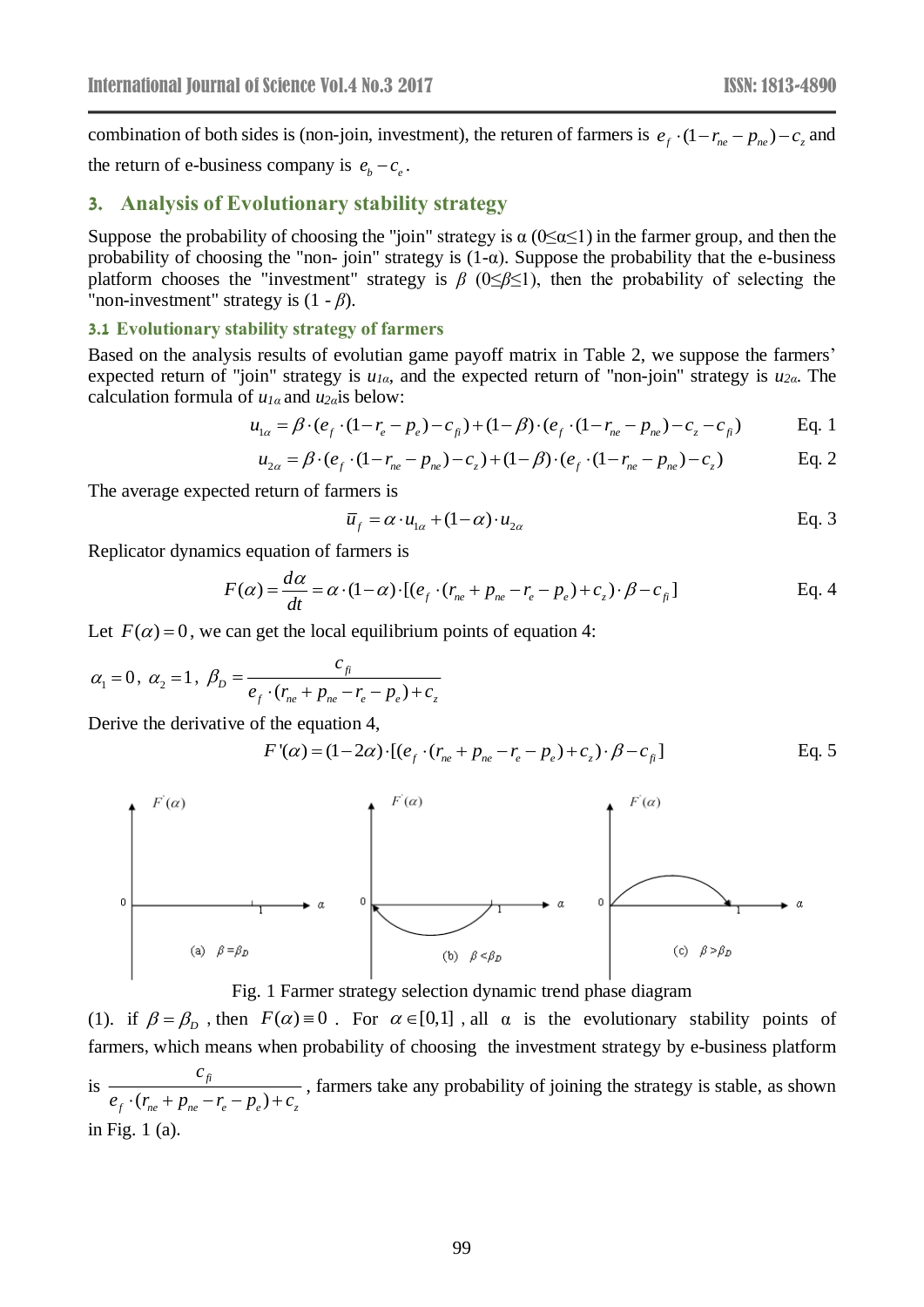(2). if  $\beta \neq \beta_D$ , and  $0 < \frac{\beta}{\beta} < 1$  $(r_{ne} + p_{ne} - r_e - p_e)$ *fi f*  $\vee$  *ne P ne e e P e*<sup></sup> *z c*  $e_f \cdot (r_{ne} + p_{ne} - r_e - p_e) + c$  $\frac{f}{e_r \cdot (r_{\text{tot}} + p_{\text{tot}} - r_{\text{c}} - p_{\text{o}}) + c_{\text{c}}} < 1$ , the income of the farmer's joining the platform

is greater than the cost of the input, the farmers tend to adopt the strategy of joining the platform. At this point to consider whether  $\alpha_1 = 0$  and  $\alpha_2 = 1$  are the evolutionary stability strategies.

If 
$$
\frac{c_{\hat{\beta}}}{e_f \cdot (r_{ne} + p_{ne} - r_e - p_e) + c_z} < \beta < 1
$$
,  $F'(\alpha_1) > 0$ ,  $F'(\alpha_2) < 0$ ,  $\alpha_2 = 1$  is the only evolutionary

stability point. When probability of choosing the investment strategy by e-business platform is greater than  $(r_{ne} + p_{ne} - r_e - p_e)$ *fi f*  $\vee$  *ne*  $\vee$  *P ne*  $\vee$  *e*  $\vee$  *P e*  $\vee$   $\vee$   $\vee$   $\vee$   $\vee$ *c*  $e_f \cdot (r_{ne} + p_{ne} - r_e - p_e) + c$ , farmers are gradually changed from non-joining to joining

strategies, and finally choose to join the platform, as shown in [Fig. 1](#page-2-0) (c).

If 
$$
\beta < \frac{c_{\hat{\beta}}}{e_f \cdot (r_{ne} + p_{ne} - r_e - p_e) + c_z} < 1
$$
,  $F'(\alpha_1) < 0$ ,  $F'(\alpha_2) > 0$ ,  $\alpha_1 = 0$  is the only evolutionary

stability point. When probability of choosing the investment strategy by e-business platform is less than  $(r_{ne} + p_{ne} - r_e - p_e)$ *fi f ne ne e e z c*  $e_{f}$   $\cdot$  ( $r_{ne}$  +  $p_{ne}$  -  $r_{e}$  –  $p_{e}$ ) +  $c$ , farmers are gradually changed from joining to non-joining

strategies, and finally choose to non-join the platform, as shown in [Fig. 1](#page-2-0) (b).

(3). If 
$$
\beta \neq \beta_D
$$
 and  $\frac{c_{\beta}}{e_f \cdot (r_{ne} + p_{ne} - r_e - p_e) + c_z} > 1$ ,  $F'(\alpha_1) < 0$ ,  $F'(\alpha_2) > 0$ ,  $\alpha_1 = 0$  is the only

evolutionary stability point. The farmers tend to adopt the strategy of non-join the platform. , as shown in [Fig. 1](#page-2-0) (b).

#### **3.2 Evolutionary stability strategy of E-business platform**

Based on the analysis results of evolutian game payoff matrix in [Table 2,](#page-1-1) we suppose the e-business platform' expected return of "invest" strategy is *u1β*, and the expected return of "non-invest" strategy is *u2β*. The calculation formula of *u1β* and *u2β* is below:

$$
u_{1\beta} = \alpha \cdot (e_b + e_f \cdot r + e_f \cdot r_e - c_b - c_e) + (1 - \alpha) \cdot (e_b - c_e)
$$
 Eq. 6

$$
u_{2\beta} = \alpha \cdot (e_b - c_e) + (1 - \alpha) \cdot e_b
$$
 Eq. 7

The average expected return of farmers is:

$$
\overline{u}_b = \beta \cdot u_{1\beta} + (1 - \beta) \cdot u_{2\beta} \tag{Eq. 8}
$$

Replicator dynamics equation of farmers is

$$
F(\beta) = \frac{d\beta}{dt} = \beta \cdot (1 - \beta) \cdot (\alpha \cdot (e_f \cdot r + e_f \cdot r_e - c_b) - c_e)
$$
 Eq. 9

Let  $F(\beta) = 0$ , we can get the local equilibrium points of equation 9:

$$
\beta_1 = 0, \ \beta_2 = 1, \ \alpha = \frac{c_e}{e_f \cdot r + e_f \cdot r_e - c_b}
$$

Derive the derivative of the equation 9

$$
F'(\beta) = (1 - 2\beta) \cdot (\alpha \cdot (e_f \cdot r + e_f \cdot r_e - c_b) - c_e)
$$
 Eq. 10

(1). If  $\alpha = \alpha_p$ , then  $F(\beta) = 0$ . For  $\beta \in [0,1]$ , all  $\beta$  is the evolutionary stability points of e-business platform, which means when probability of joining the platform by farmers is  $\frac{e}{\sqrt{e}}$  $f \cdot f \cdot e \cdot e$ *c*  $\frac{c_e}{e_c \cdot r + e_c \cdot r - c_i},$ e-business platform take any probability of investing strategy is stable, as shown in [Fig. 2\(](#page-4-0)a).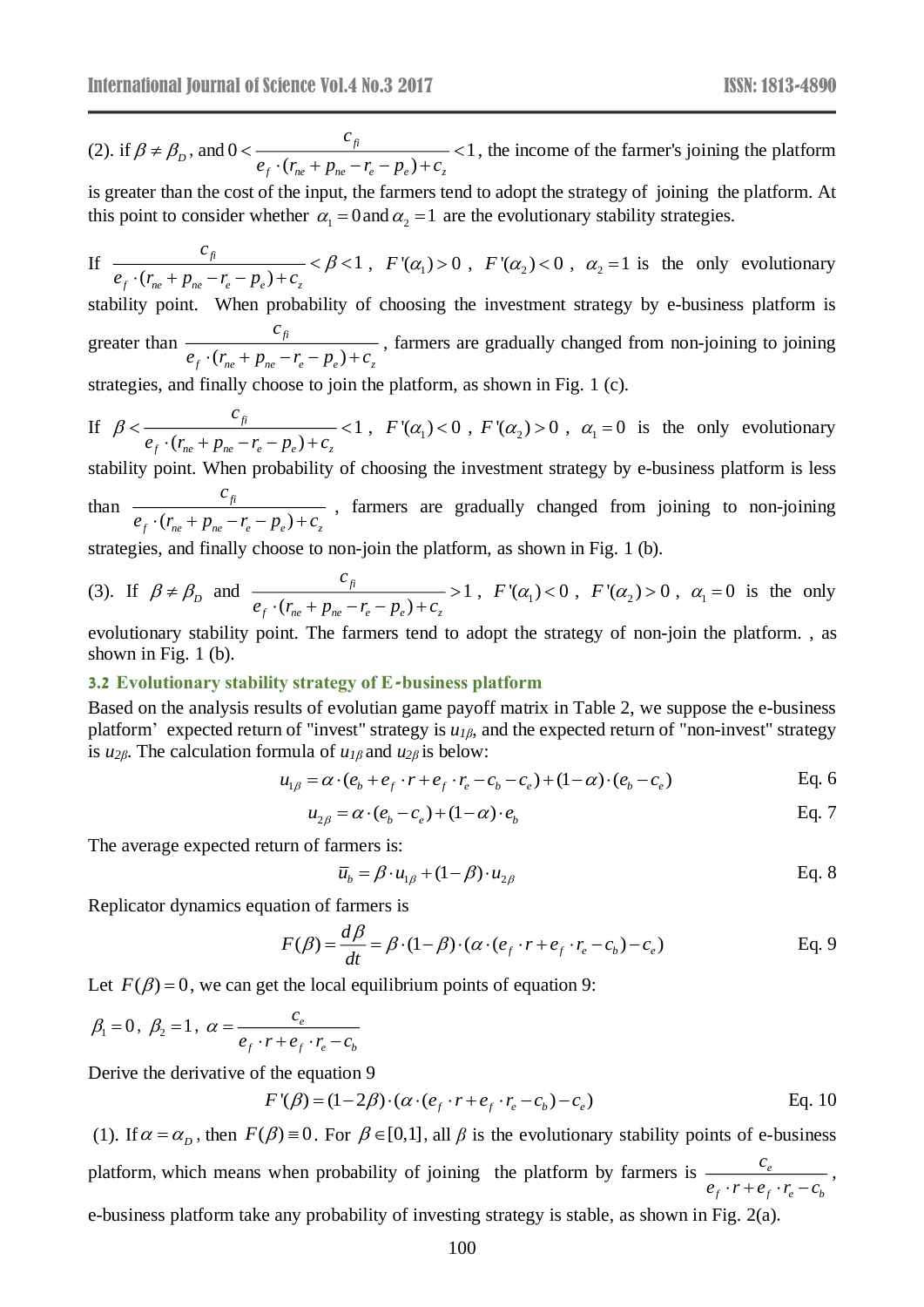(2). If  $\beta \neq \beta_D$ , and  $0 < \frac{c_e}{\beta - \beta + \beta - \beta} < 1$  $f \cdot r + e_f \cdot r_e - c_b$ *c*  $\frac{e}{e_f \cdot r + e_f \cdot r_e - c}$  $\lt \frac{c_e}{\sqrt{c_e}}$   $\lt 1$ ,  $\frac{c_e}{(c_e + c_f \cdot r_e - c_b)}$  < 1, the income of the e-business platform's investing the

platform is greater than the cost of the invest, the e-business platform tend to adopt the strategy of investing the platform. At this point to consider whether  $\beta_1 = 0$  and  $\beta_2 = 1$  are the evolutionary stability strategies.



Fig. 2 E-business Platform strategy selection dynamic trend phase diagram

<span id="page-4-0"></span>If 
$$
\frac{c_e}{e_f \cdot r + e_f \cdot r_e - c_b} < \alpha < 1
$$
,  $F'(\beta_1) > 0$ ,  $F'(\beta_2) < 0$ ,  $\beta_2 = 1$  is the only evolutionary stability point.

When probability of joining the platform strategy by farmers is greater than  $\frac{e}{e}$  $f'$   $\mathbf{r}$   $\mathbf{e}_f \cdot \mathbf{r}_e$   $\mathbf{e}_b$ *c*  $\frac{c_e}{e_f \cdot r + e_f \cdot r_e - c_b}$ , the e-business platform is gradually changed from investing to non-investing strategies, and finally choose to non-invest strategy, as shown in [Fig. 2](#page-4-0) (c).

If 
$$
\alpha < \frac{c_e}{e_f \cdot r + e_f \cdot r_e - c_b} < 1
$$
,  $F'(\beta_1) < 0$ ,  $F'(\beta_2) > 0$ ,  $\beta_1 = 0$  is the only evolutionary stability point.

When probability of joining the platform strategy by farmers is less than  $\frac{e^{i\theta}}{e^{i\theta}}$  $f \cdot f \cdot f e \cdot f$ *c*  $\frac{c_e}{e_r \cdot r + e_r \cdot r - c_h}$ , the

e-business platform is gradually changed from non-invest to invest strategies, and finally choose to invest strategy, as shown in [Fig. 2](#page-4-0) (b).

(3). If 
$$
\beta \neq \beta_D
$$
 and  $\frac{c_e}{e_f \cdot r + e_f \cdot r_e - c_b} > 1$ ,  $F'(\beta_1) < 0$ ,  $F'(\beta_2) > 0$ ,  $\beta_1 = 0$  the only evolutionary

stability point. the e-business platform will choose the non-invest strategy, as shown in [Fig. 2](#page-4-0) (b).

# **4. Strategic Choice Evolutionary Stability Analysis of Farmers and E-business Platform"**

Merging the Replicator dynamics of [Fig. 1a](#page-2-0)nd [Fig. 2](#page-4-0) into a coordinate plane  $R' = {(\alpha, \beta) | 0 \le \alpha, \beta \le 1}$ , *D* is the saddle point, its coordinate value ( — <sup>c</sup>  $f \cdot f \cdot f e \cdot f$ *c*  $\frac{c_e}{e_s \cdot r + e_s \cdot r_c - c_h}$ , *c*

 $(r_{n\rho} + p_{n\rho} - r_{\rho} - p_{\rho})$ *fi f*  $V_{ne}$   $P_{ne}$   $P_{e}$   $P_{e}$   $P_{e}$  $e_{f}$   $\cdot$  ( $r_{ne}$  +  $p_{ne}$  -  $r_{e}$  -  $p_{e}$ ) +  $c$ ), as shown in [Fig. 3.](#page-5-0) Based on the analysis above,  $(0, 0)$  and  $(1, 1)$  are two

evolutionary stable strategies of the game between farmers and e-business platform.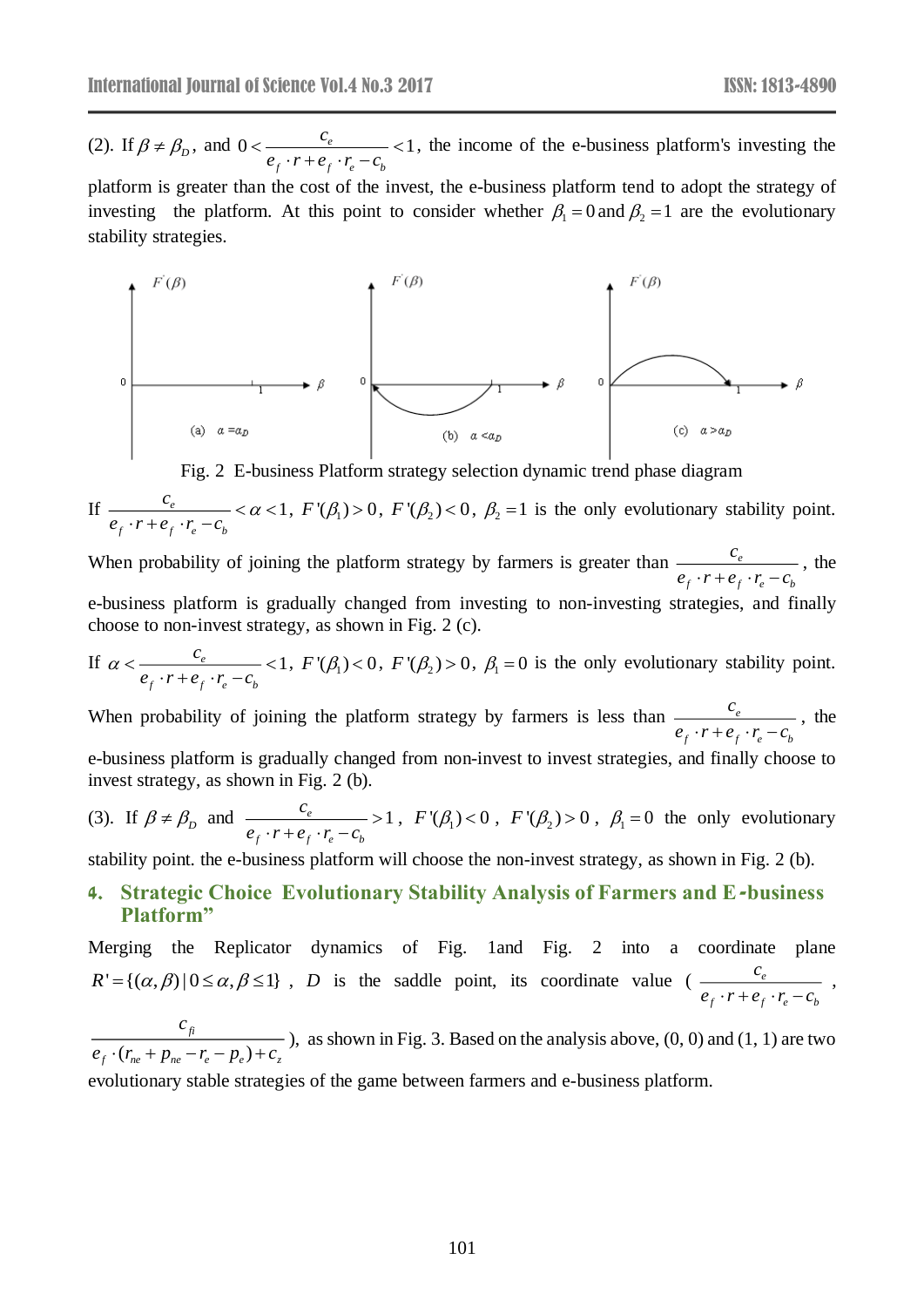

Fig. 3 Replicate the dynamic phase

<span id="page-5-0"></span>When the initial state is in the quadrilateral *OEDG*, the system will converges to point  $O(0,0)$ , at this moment, the farmers will choose non-join strategy and the e-business platform will non-invest strategy. There is at least one probability which should be met,  $(r_{ne} + p_{ne} - r_e - p_e)$ *fi f*  $\vee$  *ne*  $\vee$  *P ne*  $\vee$  *e*  $\vee$  *P e*  $\vee$   $\vee$   $\vee$   $\vee$   $\vee$   $\vee$   $\vee$   $\vee$   $\vee$   $\vee$   $\vee$   $\vee$   $\vee$   $\vee$   $\vee$   $\vee$   $\vee$   $\vee$   $\vee$   $\vee$   $\vee$   $\vee$   $\vee$   $\vee$   $\vee$   $\vee$   $\vee$   $\vee$ *c*  $e_f \cdot (r_{ne} + p_{ne} - r_e - p_e) + c$  $\beta < \frac{c_{fi}}{e_{c} \cdot (r_{n} + p_{n} - r_{c} - p_{n}) + c_{c}}$  or

*e f f e b c*  $e_{\ell} \cdot r + e_{\ell} \cdot r - c$  $\alpha$   $<$  $\frac{c_e}{(r+e_e \cdot r-c_e)}$ , which means at least one of the both sides' expected income involved in the

game is less than the cost of input.

When the initial state is in the quadrilateral *EFGD*, the system will converges to point  $F(1,1)$ , at this moment, the farmers will choose join strategy and the e-business platform will choose invest strategy.

There is at least one probability which should be met,  $(r_{n\rho} + p_{n\rho} - r_{\rho} - p_{\rho})$ *fi*  $f \vee ne \vee Pne \vee e$   $e \vee e$ *c*  $e_f \cdot (r_{ne} + p_{ne} - r_e - p_e) + c$  $\beta > \frac{c_{fi}}{e_{cf} \cdot (r_{f} + p_{f} - r_{f} - p_{f}) + c_{f}}$  or

*e f f e b c e c*  $\cdot$  *r* + *e c*  $\cdot$  *r* + *c*  $\alpha$   $>$  $\frac{c_e}{(r+e_e \cdot r-c_e)}$ , which means at least one of the both sides' expected income involved in the

game is greater than the cost of input, the farmers believe choosing the join strategy will benefit themselves, or e-business platform believe choosing invest strategy will benefit itself.

The polyline *EDG* is the boundary line where the whole system converges to the coordinate point *O*   $(0,0)$  or the coordinate point  $E(1,1)$ . When the system initial state is located at the lower left of the polyline *EDG*, the system will eventually converge to the coordinate point *O* (0,0). When the initial state of the system is located at the upper right of the *EDG*, the system will eventually converge to the coordinate point  $F(1,1)$ . The initial position of the system determines the evolutionary trend of the system.

Suppose the probability that the farmers chooses the join strategy is *α,* the probability that the e-business platform chooses the invest strategy is  $\beta$ , When  $\alpha$  and  $\beta$  satisfy the relationship  $\beta = 1 - \alpha$ , the probability of converging to the coordinate point  $F$  or the coordinate point  $O$  is equal. When the relationship  $β > 1-α$  is satisfied by *α* and *β*, the area of the quadrilateral *OEDG* is larger than the area of the quadrilateral *EFGD*, the probability of converging to the coordinate point  $O(0,0)$  is lager than the probability of converging to the coordinate point  $F(1,1)$ ; When  $\beta < 1-\alpha$  is satisfied by  $\alpha$  and *β*, the area of the quadrilateral *OEDG* is smaller than the area of the quadrilateral *EFGD*, the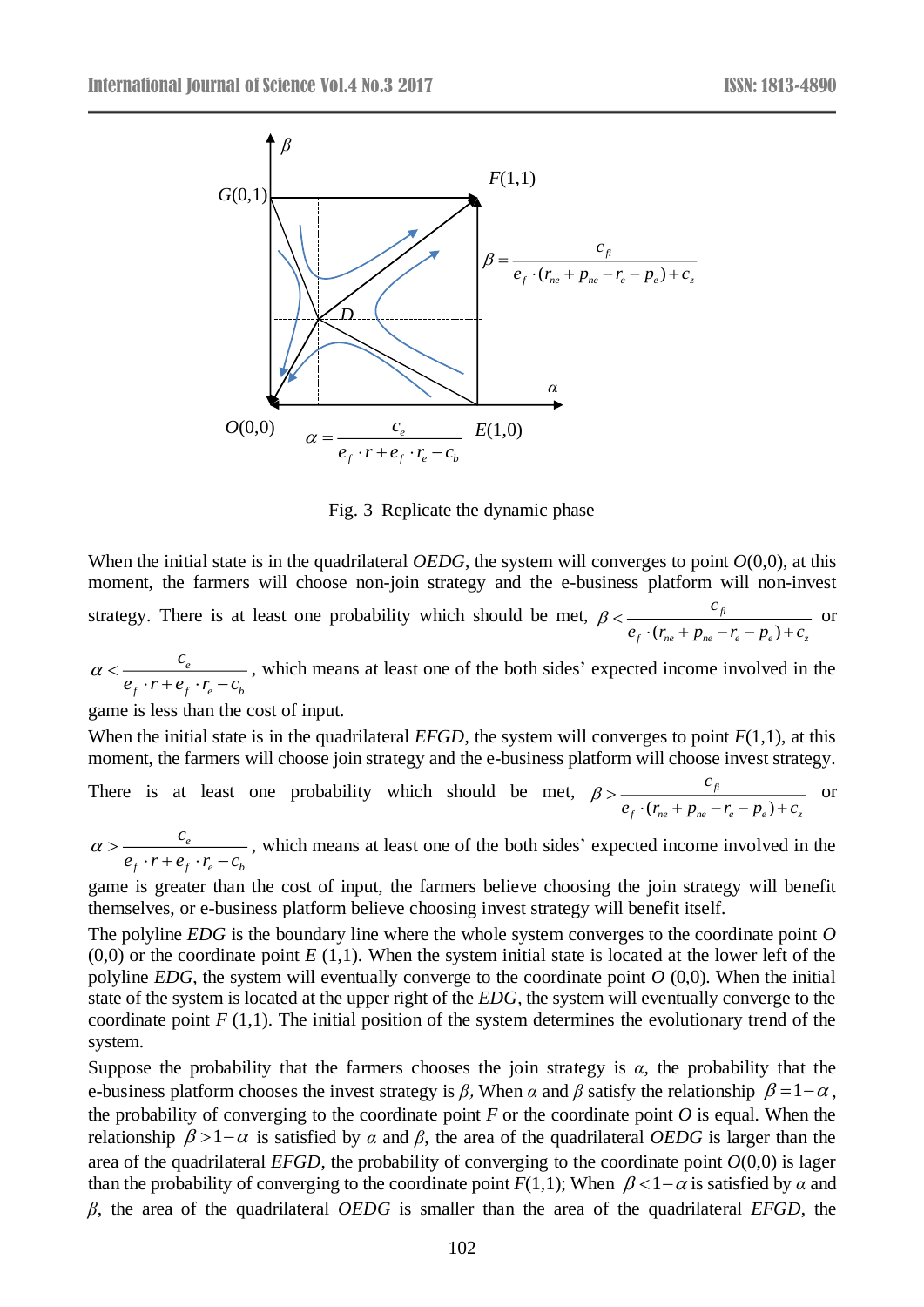probability of converging to the coordinate point  $F(1,1)$  is lager than the probability of converging to the coordinate point  $O(0,0)$ .

### **5. Interpretation of evolutionary game model**

According to the analysis of evolutionary game above, we can conclude that:

The parameters of the game under the different strategy options can change the value of

*e f f e b c*  $\frac{c_e}{e_s \cdot r + e_s \cdot r_c - c_h}$  and  $(r_{ne} + p_{ne} - r_e - p_e)$ *fi f*  $\vee$  *ne P ne e e P e P e z c*  $e_f \cdot (r_{ne} + p_{ne} - r_e - p_e) + c$ , the area of the quadrilateral *OEDG* and the

quadrilateral *EFGD* will also change, and the evolution direction of the system will develop in the expected direction. The model is explained as follows:

### **5.1 Explanation of parameters of c<sup>e</sup> and cfi**

 $c_e$  is the investment and operating costs of e-business platform under the investment strategy.  $c_f$  is the money paid by the farmers for preparing to join the transcation in the e-business platform.

When  $c_e$  reduced, the value of  $\frac{c_e}{c_e}$ *f f <sup>e</sup> b c*  $\frac{e_e}{e_e \cdot r + e_e \cdot r_a - c_b}$  become smaller. The position of point *D* moves to

left. In this case, the area of the quadrilateral *OEDG* becomes smaller, the area of the quadrilateral *EFGD* becomes larger, and the chance of eventually falling on the quadrilateral EFGD increases, the probability of the system evolving to point  $F(1,1)$  is increasing.

When  $c_e$  reduced, the value of  $\frac{c_f}{e_f \cdot (r_{ne} + p_{ne} - r_e - p_e)}$  $f_r \cdot (r_{ne} + p_{ne} - r_e - p_e) + c_z$ *c*  $e_f \cdot (r_{ne} + p_{ne} - r_e - p_e) + c_z$  become smaller. The position of point *D* 

moves downwards. In this case, the area of the quadrilateral *OEDG* becomes smaller, the area of the quadrilateral *EFGD* becomes larger, and the chance of eventually falling on the quadrilateral *EFGD* increases, the probability of the system evolving to point  $F(1,1)$  is increasing.

From the analysis above, reducing the preparation cost of the farmers to join the platform transaction and reducing the investment and operating cost under the investment strategy of the e-business enterprises will be conducive to promoting the promotion and application of the "Internet +" model dominated by the e-business.

### **5.2 Explanation of parameters of** *c<sup>z</sup>* **and** *c<sup>b</sup>*

 $c_z$  is the information cost of finding transaction for the farmers in non-e-business enviroment.  $c_b$  is the profit of e-business platform under the non-investment strategy.

In the case of other parameters unchanged, the value  $c<sub>z</sub>$  of becomes bigger, the value of

 $(r_{n\rho} + p_{n\rho} - r_{\rho} - p_{\rho})$ *fi f*  $\vee$  *ne P ne P e P e P e Y* <sup>1</sup> **c**<sub>*z*</sub> *c*  $e_{f}$   $\cdot$  ( $r_{ne}$  +  $p_{ne}$  -  $r_{e}$  –  $p_{e}$ ) +  $c$ becomes smaller. In this case, the area of the quadrilateral *OEDG* becomes

smaller, the area of the quadrilateral *EFGD* becomes larger, and the chance of eventually falling on the quadrilateral *EFGD* increases, the probability of the system evolving to point  $F(1,1)$  is increasing.

In the case of other parameters unchanged, the value  $c<sub>b</sub>$  of becomes smaller, the value of *e c*  $\frac{e_e}{e_e \cdot r + e_e \cdot r - c_e}$  becomes smaller. In this case, the area of the quadrilateral *OEDG* becomes smaller,

*f f e b*

the area of the quadrilateral *EFGD* becomes larger, and the chance of eventually falling on the quadrilateral *EFGD* increases, the probability of the system evolving to point  $F(1,1)$  is increasing.

From the analysis above, when the transaction is not conducted in the e-business platform, the higher the information cost of the farmer looking for the transaction opportunity, the easier it is for the farmer to join the e-business platform to trade. When the cost of dealing with transaction defaults is reduced, it means that the business platform is more comprehensive and effective in the transaction management of the transaction in the platform. It also shows that the soundness of the trading system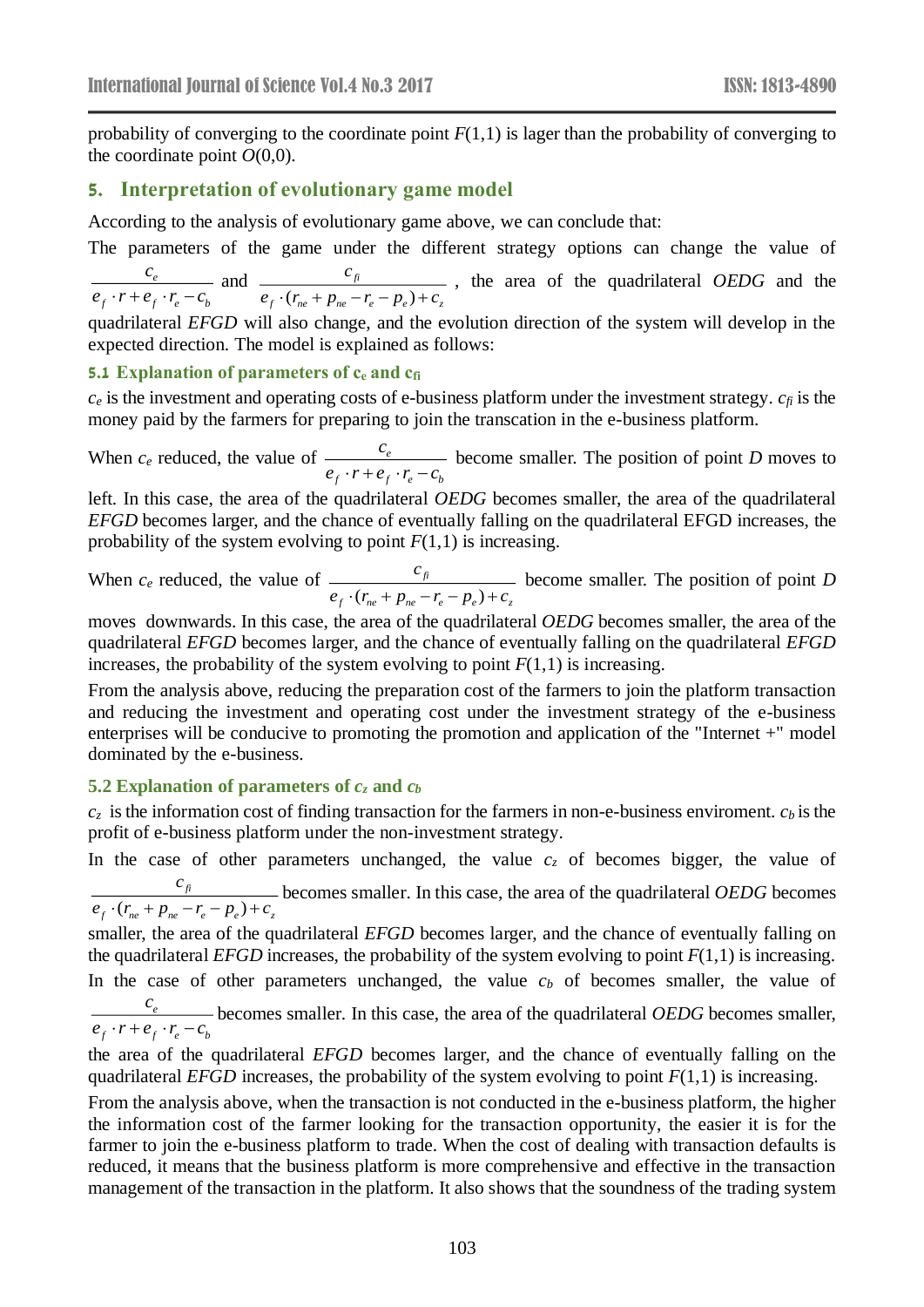in the electric business platform, the sound trading system and the transaction default management are conducive to promoting the e-business trade mode.

#### **5.3 Explanation of parameters of** *r***e,** *rne***,** *pne* **and** *p<sup>e</sup>*

*r<sup>e</sup>* is the ratio of transaction costs and turnover paid by farmers in e-business platform, *rne* is the ratio of transaction costs and turnover paid by farmers in non-e-business enviroment,  $e_f(r_{ne} - r_e)$ represents the difference between the transaction costs that farmers need to bear in two different trading environments. The higher the value, the higher the transaction cost of the transaction without the use of the platform.

*pne* is the probability of dealing with a breach of contract to farmers in non-e-business enviroment, *p<sup>e</sup>* is the probability of dealing with a breach of contract to farmers in e-business platform. The higher the value of  $p_{ne} - p_e$ , the higher the risk of a transaction which is not conducted in the e-business platform, the corresponding default loss  $e_f \cdot (p_{ne} - p_e)$  will be greater.

In the case of other parameters unchanged, the value  $r_{ne} - r_e$  of becomes bigger, the value of

 $(r_{ne} + p_{ne} - r_e - p_e)$ *fi f*  $\cdot$  *ne*  $P$  *ne*  $\cdot$  *e*  $P$  *e*  $\cdot$   $\cdot$   $\cdot$   $\cdot$   $\cdot$   $\cdot$ *c*  $e_{f}$   $\cdot$  ( $r_{ne}$  +  $p_{ne}$  -  $r_{e}$  –  $p_{e}$ ) +  $c$ becomes smaller. In this case, the area of the quadrilateral *OEDG* becomes

smaller, the area of the quadrilateral *EFGD* becomes larger, and the chance of eventually falling on the quadrilateral *EFGD* increases, the probability of the system evolving to point  $F(1,1)$  is increasing. In the case of other parameters unchanged, the value  $p_{ne} - p_e$  of becomes bigger, the value of

 $(r_{ne} + p_{ne} - r_e - p_e)$ *fi f*  $\cdot$  *ne*  $\cdot$  *P ne*  $\cdot$  *e*  $\cdot$  *P e*  $\cdot$   $\cdot$   $\cdot$   $\cdot$   $\cdot$  *z c*  $e_{f}$   $\cdot$  ( $r_{ne}$  +  $p_{ne}$  -  $r_{e}$  –  $p_{e}$ ) +  $c$ becomes smaller. In this case, the area of the quadrilateral *OEDG* becomes

smaller, the area of the quadrilateral *EFGD* becomes larger, and the chance of eventually falling on the quadrilateral *EFGD* increases, the probability of the system evolving to point  $F(1,1)$  is increasing. From the analysis above, the more farmers' transaction cost saved the more willingness they want to join the e-business platform. The more farmers' transaction risk reduced the more willingness they want to join the e-business platform.

### **5.4 Explanation of parameters of** *e<sup>f</sup>* **and** *r*

*e<sup>f</sup>* is the total transaction value of agricultural products owned by farmers. *r* is the return rate of the total turnover in e-business platform given by farmers to the e-business platform.

In the case of other parameters unchanged, the value  $e_f$  becomes bigger, the value of *e f f e b c*  $\frac{c_e}{e_c \cdot r + e_c \cdot r - c_i}$  and  $(r_{n\rho} + p_{n\rho} - r_{\rho} - p_{\rho})$ *fi*  $f \vee ne \vee Pne \vee e$ <sup>*r*</sup>  $e \vee e$ <sup>*r*</sup>  $\vee$ </sup>z *c*  $e_f \cdot (r_{ne} + p_{ne} - r_e - p_e) + c$ becomes smaller, the area of the quadrilateral *EFGD*

becomes larger, and the chance of eventually falling on the quadrilateral *EFGD* increases, the probability of the system evolving to point  $F(1,1)$  is increasing.

In the case of other parameters unchanged, the value *r* becomes bigger, the value of  $\frac{e}{\epsilon}$  $f \cdot f \cdot f e \cdot f$ *c*  $e_{c} \cdot r + e_{c} \cdot r - c$ 

becomes smaller, the value of  $(r_{n\rho} + p_{n\rho} - r_{\rho} - p_{\rho})$ *fi*  $f^{th}$  *ne P ne e e P e P e P e z c*  $e_{f}$   $\cdot$  ( $r_{ne}$  +  $p_{ne}$  -  $r_{e}$  -  $p_{e}$ ) +  $c$ does not change, the area of the quadrilateral

*EFGD* becomes larger, and the chance of eventually falling on the quadrilateral *EFGD* increases, the probability of the system evolving to point  $F(1,1)$  is increasing.

From the analysis above, the more farmers' turnover of transaction the more profit the e-business platform make. It is conducive to promoting the promotion and application of the e-business model.